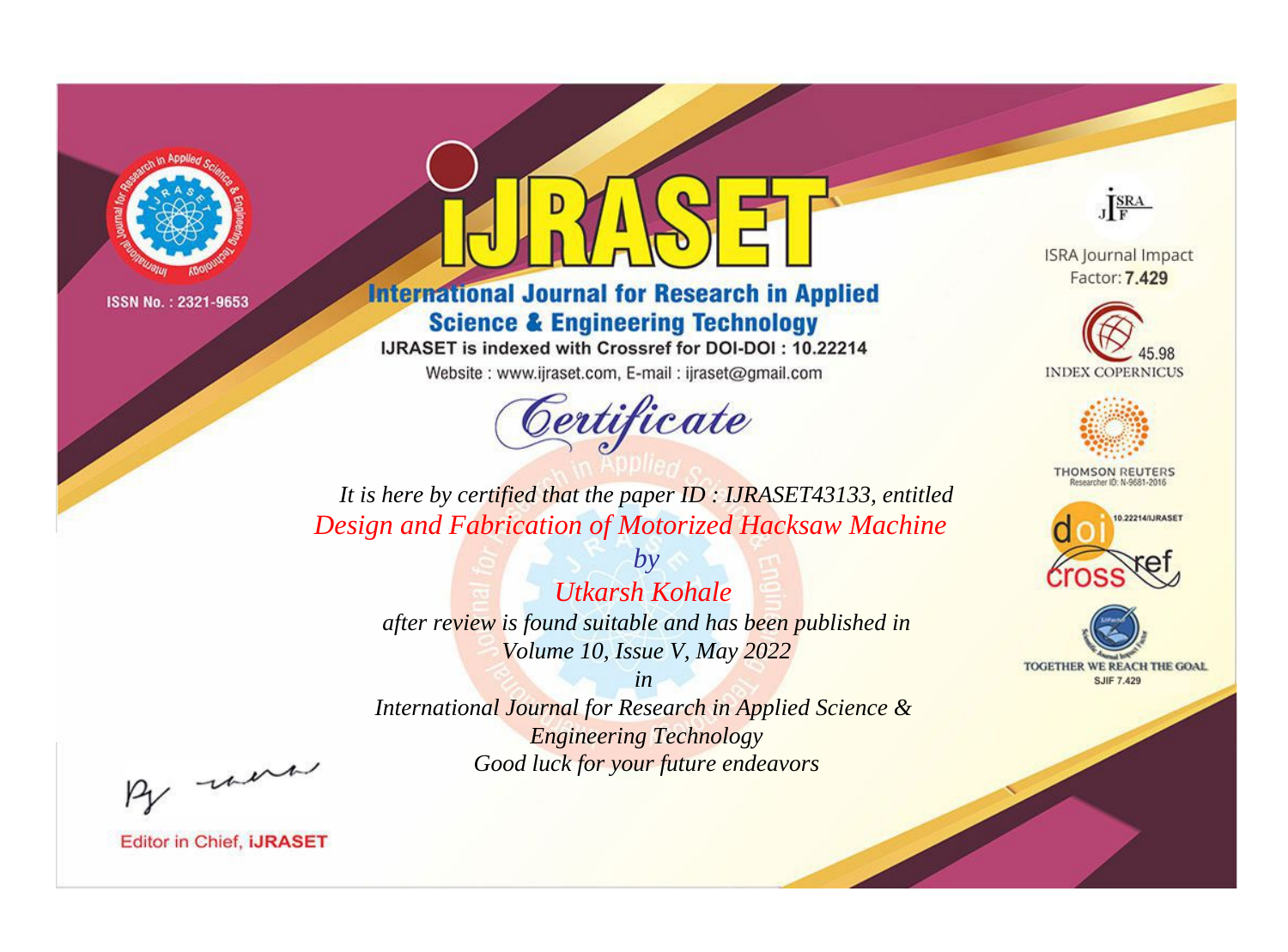

# **International Journal for Research in Applied Science & Engineering Technology**

IJRASET is indexed with Crossref for DOI-DOI: 10.22214

Website: www.ijraset.com, E-mail: ijraset@gmail.com



JERA

**ISRA Journal Impact** Factor: 7.429





**THOMSON REUTERS** 



TOGETHER WE REACH THE GOAL **SJIF 7.429** 

*It is here by certified that the paper ID : IJRASET43133, entitled Design and Fabrication of Motorized Hacksaw Machine*

*by Saurabh Adhao after review is found suitable and has been published in Volume 10, Issue V, May 2022*

*in* 

*International Journal for Research in Applied Science & Engineering Technology Good luck for your future endeavors*

By morn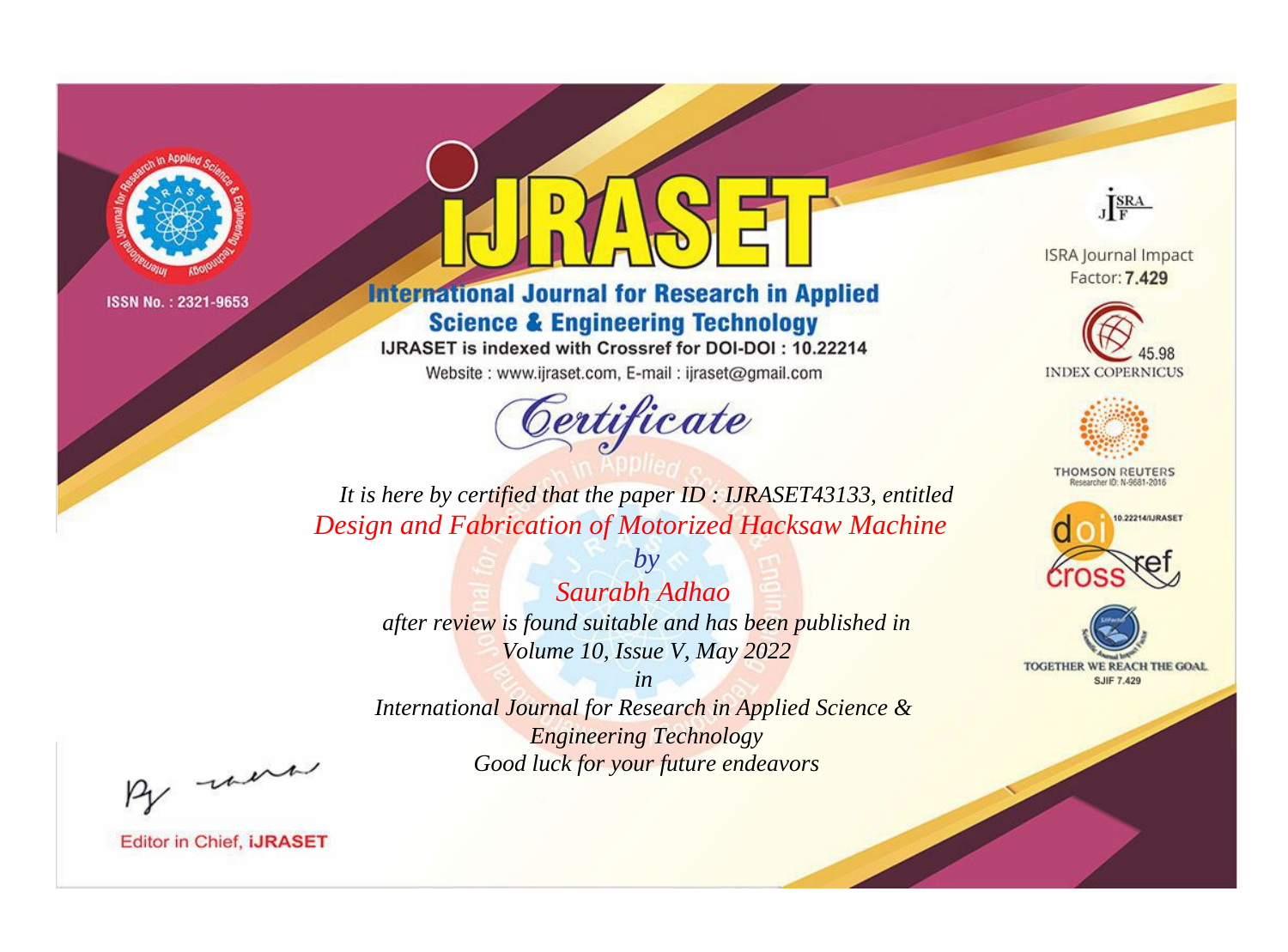

# **International Journal for Research in Applied Science & Engineering Technology**

IJRASET is indexed with Crossref for DOI-DOI: 10.22214

Website: www.ijraset.com, E-mail: ijraset@gmail.com



JERA

**ISRA Journal Impact** Factor: 7.429





**THOMSON REUTERS** 



TOGETHER WE REACH THE GOAL **SJIF 7.429** 

*It is here by certified that the paper ID : IJRASET43133, entitled Design and Fabrication of Motorized Hacksaw Machine*

> *Darshan Thakare after review is found suitable and has been published in Volume 10, Issue V, May 2022*

*by*

*in* 

*International Journal for Research in Applied Science & Engineering Technology Good luck for your future endeavors*

By morn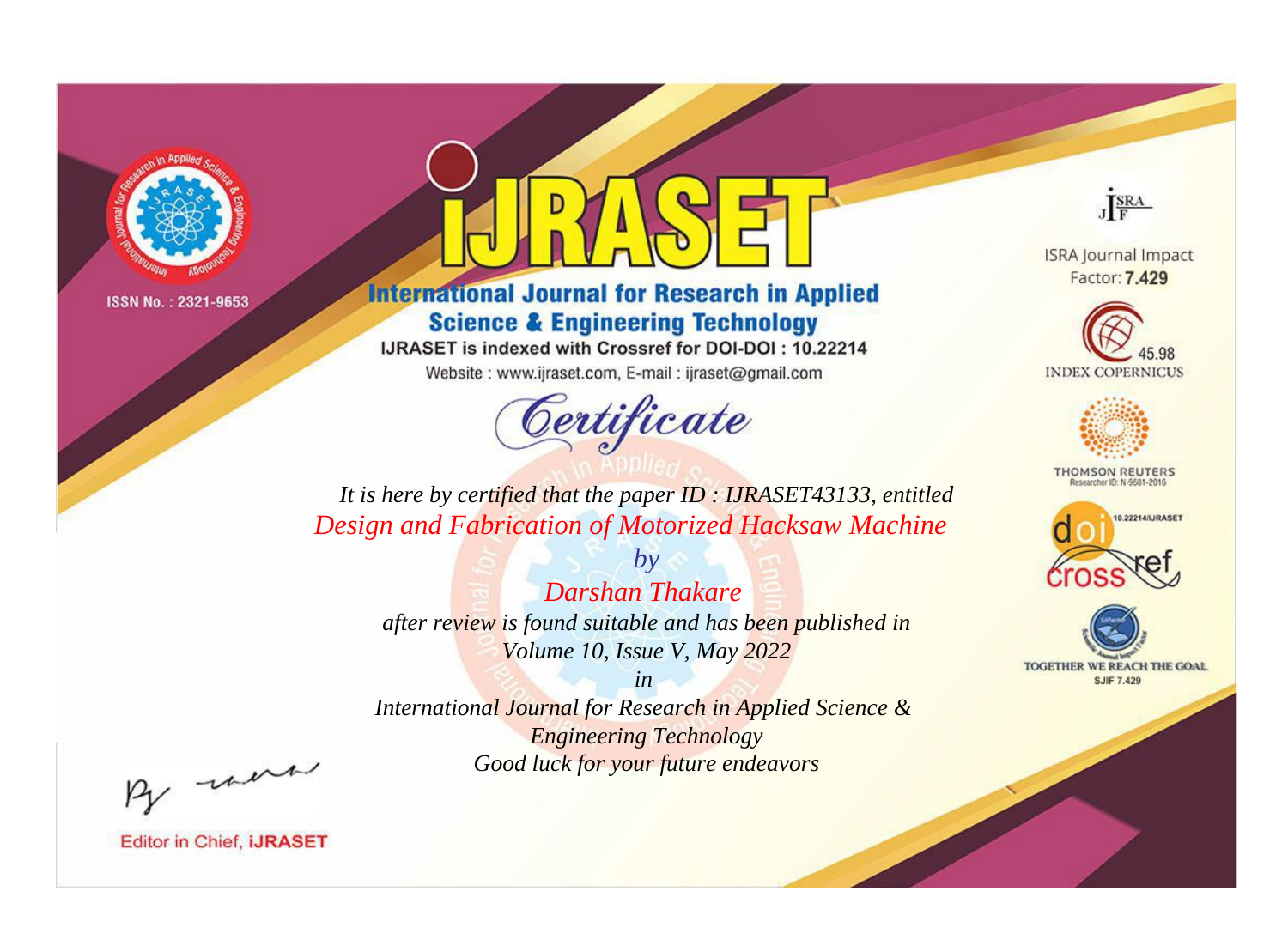

# **International Journal for Research in Applied Science & Engineering Technology**

IJRASET is indexed with Crossref for DOI-DOI: 10.22214

Website: www.ijraset.com, E-mail: ijraset@gmail.com



JERA

**ISRA Journal Impact** Factor: 7.429





**THOMSON REUTERS** 



TOGETHER WE REACH THE GOAL **SJIF 7.429** 

*It is here by certified that the paper ID : IJRASET43133, entitled Design and Fabrication of Motorized Hacksaw Machine*

*by Atharv Panchawate after review is found suitable and has been published in Volume 10, Issue V, May 2022*

*in* 

*International Journal for Research in Applied Science & Engineering Technology Good luck for your future endeavors*

By morn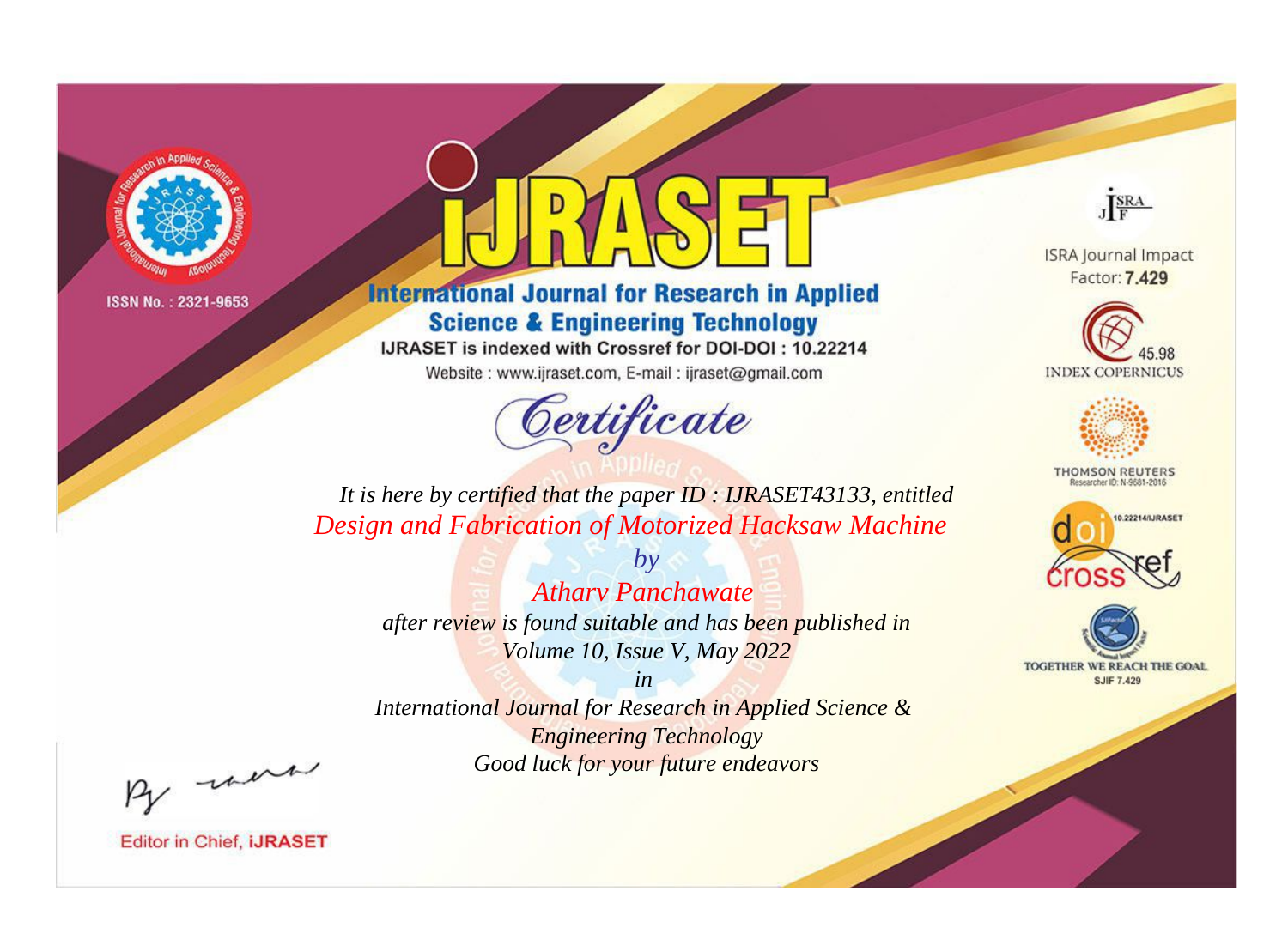

# **International Journal for Research in Applied Science & Engineering Technology**

IJRASET is indexed with Crossref for DOI-DOI: 10.22214

Website: www.ijraset.com, E-mail: ijraset@gmail.com



JERA

**ISRA Journal Impact** Factor: 7.429





**THOMSON REUTERS** 



TOGETHER WE REACH THE GOAL **SJIF 7.429** 

*It is here by certified that the paper ID : IJRASET43133, entitled Design and Fabrication of Motorized Hacksaw Machine*

*Sanket Dalvi after review is found suitable and has been published in Volume 10, Issue V, May 2022*

*by*

*in* 

*International Journal for Research in Applied Science & Engineering Technology Good luck for your future endeavors*

By morn